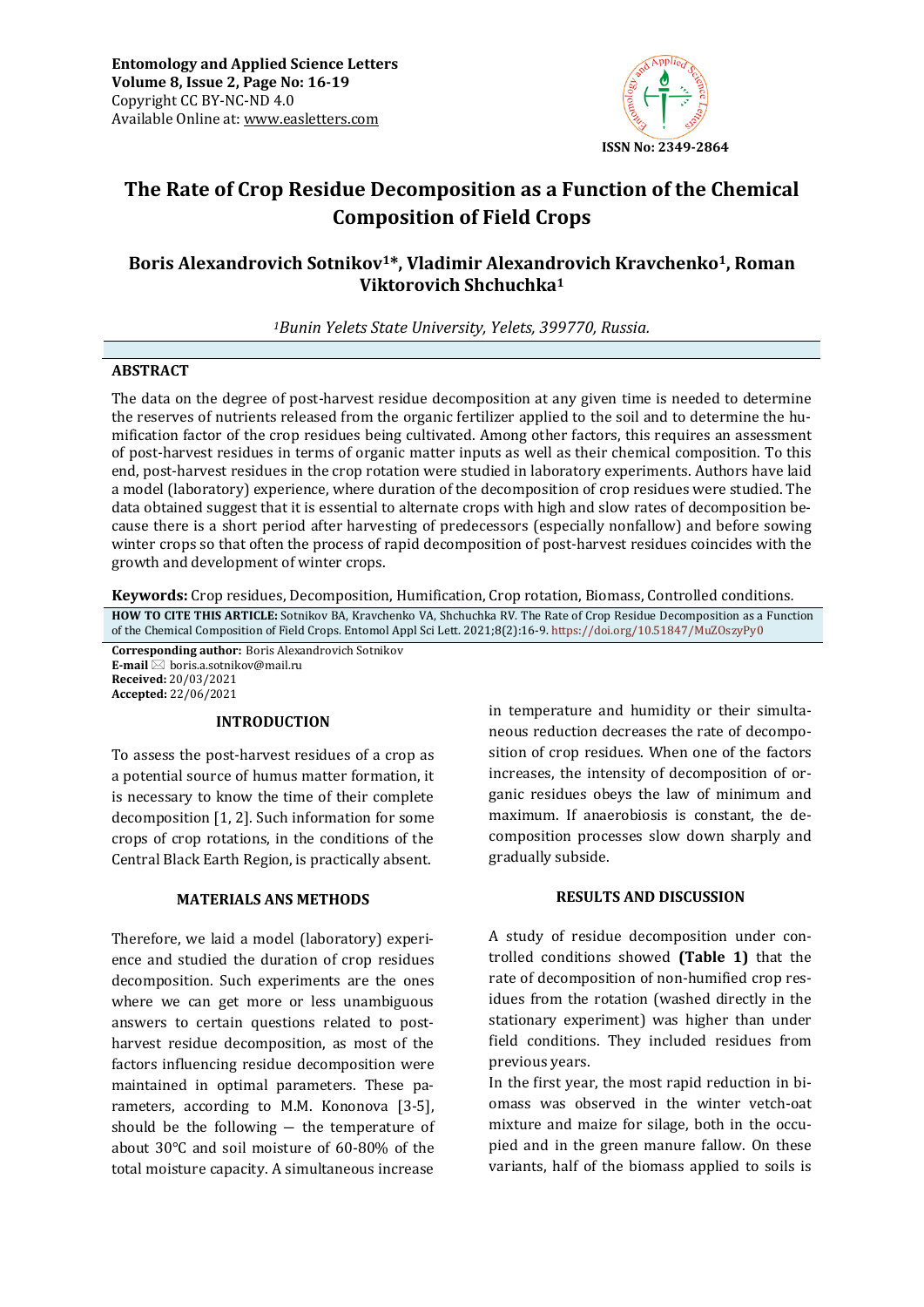decomposed. This is explained by the fact that post-harvest residues of these crops contained large quantities of easily degradable substances and they (under favorable conditions) decomposed quickly. This process was slower in grain crops ― winter wheat and barley, which decomposition rate was 1.5-2.0 times lower.

|  |  |  | Table 1. The Rate of Decomposition of Crop Residues in the Crop Rotation (Laboratory Experiment in Vessels) |  |
|--|--|--|-------------------------------------------------------------------------------------------------------------|--|
|--|--|--|-------------------------------------------------------------------------------------------------------------|--|

|                          | Mass of residues before setting up<br>the experiment |           | Decomposed from the beginning |      |        |             |  |
|--------------------------|------------------------------------------------------|-----------|-------------------------------|------|--------|-------------|--|
| Crop                     |                                                      |           | 1 year                        |      | 2 year |             |  |
|                          | g                                                    | %         | g                             | %    | g      | %           |  |
| Winter vetch-oat mixture | 15                                                   | 100       | 7.6                           | 50.7 | 8.53   | <u>56.9</u> |  |
|                          |                                                      |           | 7.5                           | 49.8 | 8.35   | 55.5        |  |
| Winter wheat             |                                                      | 15<br>100 | 3.5                           | 23.3 | 4.07   | 27.1        |  |
|                          |                                                      |           | 4.1                           | 27.3 | 4.63   | 30.8        |  |
| Maize for silage         | 15                                                   | 100       | 6.3                           | 42.0 | 9.66   | 64.4        |  |
|                          |                                                      |           | 7.0                           | 46.7 | 10.58  | 70.6        |  |
| Barley                   | 15<br>100                                            |           | 5.3                           | 35.3 | 8.94   | 59.6        |  |
|                          |                                                      |           | 5.8                           | 38.7 | 8.92   | 59.5        |  |

Note: above the line — in a crop rotation with occupied fallows, below the line — in a crop rotation with green manure fallows.

A study of crop biomass decomposition only (root and above-ground parts) under controlled conditions showed **(Table 2)** that their decomposition rate was higher than under field conditions.

In the first year, the most rapid reduction in biomass was observed in the winter vetch-oat mixture and maize for silage grown both in the rotation with occupied fallow and in the rotation with green manure fallow. More than half of the

ploughed biomass was decomposed on these variants. This is explained by the fact that postharvest residues of these crops contained a large amount of easily degradable substances and they (under favorable conditions) decomposed quickly. This process was slower in grain crops ― winter wheat and barley ― with decomposition rates of 40.1-40.8% and 60.8-61.4%, respectively, which is 1.1-1.5 times higher than mixed residues.

| Crop                     | Mass of residues before setting up<br>the experiment |     | Decomposed from the beginning |              |              |              |  |
|--------------------------|------------------------------------------------------|-----|-------------------------------|--------------|--------------|--------------|--|
|                          |                                                      |     | 1 year                        |              | 2 year       |              |  |
|                          | g                                                    | %   | g                             | $\%$         | g            | %            |  |
| Winter vetch-oat mixture | 15                                                   | 100 | 8.3<br>8.6                    | 55.3<br>57.3 | 10.5<br>10.4 | 69.9<br>69.5 |  |
| Winter wheat             | 15                                                   | 100 | <u>5.1</u><br>5.3             | 34.0<br>35.3 | 6.00<br>6.10 | 40.1<br>40.8 |  |
| Maize for silage         | 15                                                   | 100 | 8.0<br>8.3                    | 53.3<br>55.3 | 11.2<br>11.6 | 74.4<br>77.6 |  |
| <b>Barley</b>            | 15                                                   | 100 | 5.9<br>6.4                    | 39.3<br>42.7 | 9.10<br>9.20 | 60.8<br>61.4 |  |

Note: above the line — in a crop rotation with occupied fallows, below the line — in a crop rotation with green manure fallows.

This is one of the important points to consider when planning crop rotations. Crops with high and slow decomposition rates should be alternated, as a short period elapses after the harvesting of the crop's predecessors (especially nonfallow crops) before sowing winter crops so that the rapid decomposition of their postharvest residues often coincides with the growth and development of winter crops. If the amount of fertilizers applied to winter crops

(especially nitrogen fertilizers) is insufficient, nitrogen starvation of crops may occur, because decomposition of nitrogen-poor post-harvest residues of barley, winter crops, and maize for silage occurs with immobilization of soil mineral nitrogen. Therefore, it is necessary that in the period from harvesting of predecessors to the sowing of winter crops, most of the post-harvest residues have time to decompose and release as many nutrients as possible.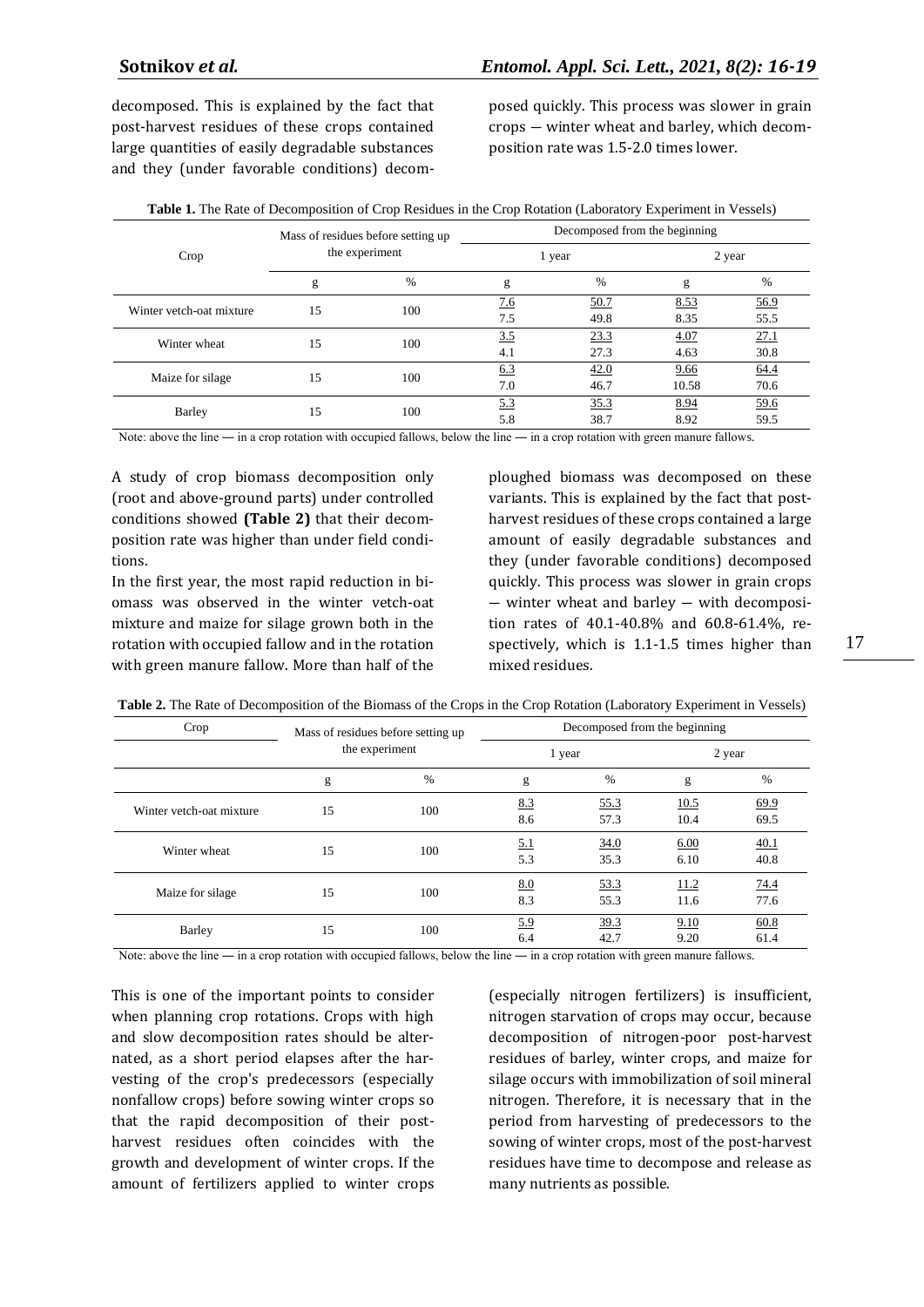In general, according to the rate of decomposition in the first year in the laboratory experiment, the studied crops can be placed in the following descending order: winter vetch-oat mixture ― maize for silage ― barley ― winter wheat. In the second year, the biomass of the winter vetch-oat mixture and winter wheat was almost completely decomposed ― the percentage of decomposition was between 3.5 and 6.7. The decomposition rate of maize and barley residues decreased, leaving 20 and 23%, respectively, undecomposed.

In terms of the rate of biomass decomposition in the second year of the laboratory experiment, the studied crops can be placed in the following descending order: winter vetch-oat mixture ― winter wheat — maize for silage — barley.

On average, the biomass of maize for silage decomposed more in two years, slightly less in barley, winter vetch-oat mixture, and winter wheat. The decomposition rate of these crops was 64.4, 59.6, 56.9, and 27.1% respectively against occupied fallow and 70.5, 59.5, 55.7, and 30.9% against green manure fallow.

As to the influence of biomass chemical composition on decomposition rate, crop residues are characterized by a wide variety of chemical composition, which, under other equal conditions, strongly affects the intensity of mineralization-humification processes of organic matter [5-8]. The higher the content of easily mobilized compounds (water-soluble, simple sugars, starch, and protein) in the decomposing material, the higher the decomposition rate and, conversely, the higher the content of lignin, wax, and resins in the decomposing substrate, the lower the decomposition rate.

In natural phytocenoses, crop residues contain about 2% nitrogen and 3-5% ash elements [9]. The content of nitrogen and ash elements in crops depends on the cultivated crops and fertilizers applied. Perennial leguminous grasses have a similar chemical composition to natural phytocenoses. Poorer in nitrogen and ash elements are post-harvest crop residues of annual legumes and row crops (from 1 to 2%). Less than 1% of nitrogen is contained in crop residues of grain crops.

To identify changes in the chemical composition during the decomposition of crop residues, we compared their nutrient content in different periods. Our research showed **(Table 3)** that the crop residues of the studied crops differed from each other in terms of nutrient content.

The residues of alfalfa, clover, vetch-oat and maize for silage contained the most nitrogen. Grain biomass contained less than 1% of nitrogen.

Crop residues (except winter wheat, where the content of this element was as high as 0.12%) did not differ much in phosphorus content. Its amount varied from 0.24 to 0.28%.

| <b>Table 5.</b> The Chemical Composition of Crop Residues |                                      |      |              |      |            |
|-----------------------------------------------------------|--------------------------------------|------|--------------|------|------------|
|                                                           | Nutrient content of crop residues, % |      |              |      |            |
| Crop                                                      | C                                    | N    | $\mathbf{P}$ | K    | Ratio C: N |
| 1. Clover                                                 | 35                                   | 1.46 | 0.28         | 1.35 | 24.3       |
| 2.Alfalfa                                                 | 42                                   | 1.68 | 0.24         | 1.32 | 25.0       |
| 3. Vetch-oat                                              | 46                                   | 1.23 | 0.24         | 2.28 | 37.0       |
| 4. Barley                                                 | 48                                   | 0.58 | 0.27         | 1.10 | 83.0       |
| 5. Maize for sowing                                       | 45                                   | 1.08 | 0.24         | 1.15 | 42.0       |
| 6. Winter wheat                                           | 48                                   | 0.56 | 0.12         | 0.91 | 86.0       |
| 7. Winter rye                                             | 48                                   | 0.50 | 0.20         | 0.84 | 96.0       |
| LSD <sub>05</sub>                                         | 0.3                                  | 0.2  | 0.05         | 0.06 |            |

**Table 3.** The Chemical Composition of Crop Residues

In terms of potassium content, crop residues can be arranged in the following descending order: vetch-oat, clover, alfalfa, maize for silage, barley, winter wheat, and winter rye.

A widely used indicator for estimating the rate of decomposition of crop residues is their carbon to nitrogen ratio (C: N). It was found that the rate of decomposition of crop residues reaches its maximum at an initial C: N ratio of 25.

The studies showed that the crop residues of the studied crops differed from each other in terms of carbon and nitrogen content.